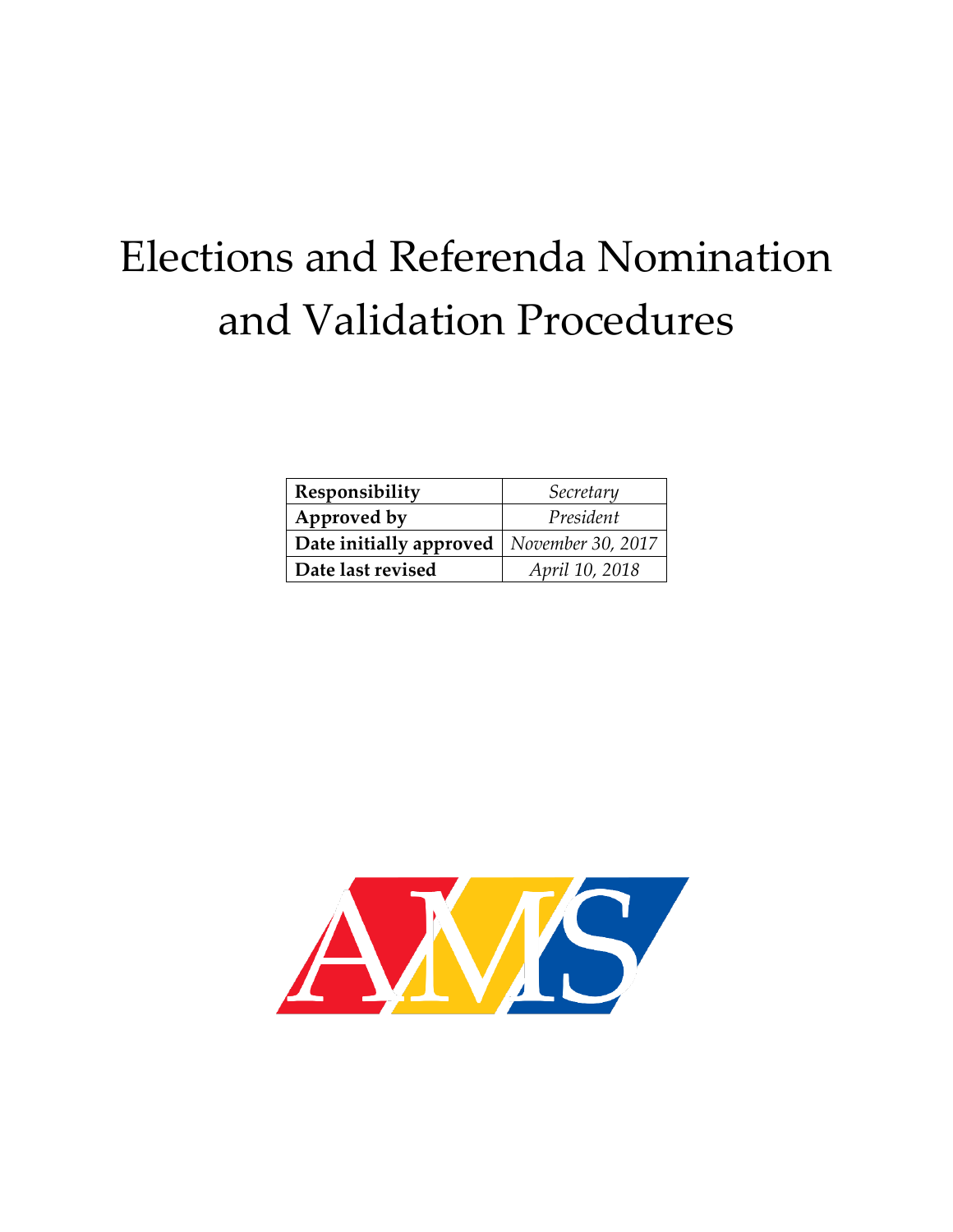# **Table of Contents**

| 4. Procedure for AMS Executive and Undergraduate Trustee Candidates  10 |
|-------------------------------------------------------------------------|
|                                                                         |
|                                                                         |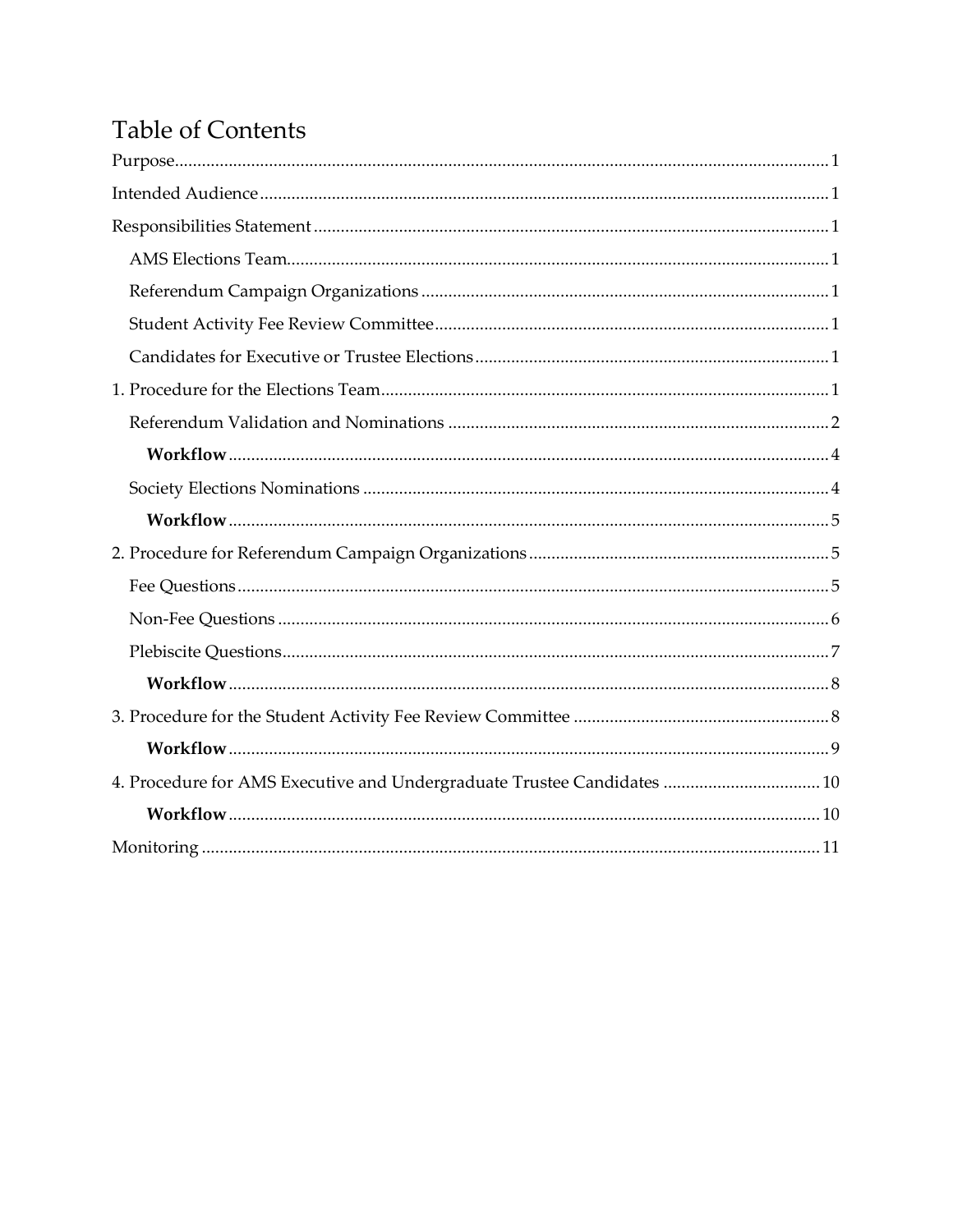#### <span id="page-2-0"></span>Purpose

This procedure document outlines the procedure that must be followed for organizations or candidates to be nominated during an AMS Election or Referendum. It outlines the process from the beginning (obtaining and submitting a validation package) up to, but not including, validation by the Assembly.

#### <span id="page-2-1"></span>Intended Audience

This procedures document is intended for the following individuals:

- 1. AMS Secretary
- 2. AMS Elections Team
- 3. Referendum Campaign Organizations
- 4. The Student Activity Fee Review Committee
- 5. Candidates for AMS Executive and University Rector

#### <span id="page-2-2"></span>Responsibilities Statement

#### <span id="page-2-3"></span>AMS Elections Team

- Create validation package and nomination packages
- Communicate clearly with organizations, candidates, and the Secretary

#### <span id="page-2-4"></span>Referendum Campaign Organizations

- Obtain and complete validation package and nomination packages
- Submit a deposit
- Ensure you comply with this procedure and any directives from the Elections Team

#### <span id="page-2-5"></span>Student Activity Fee Review Committee

- Approve or reject validation packages in thoroughly and timely manner, and in accordance with AMS Student Activity Fee Policy
- Recommend to the AMS Board of Directors the fees that should move forward in the referendum process.

#### <span id="page-2-6"></span>Candidates for Executive or Trustee Elections

- Obtain and complete validation package and nomination packages
- Submit a deposit
- Ensure you comply with this procedure and any directives from the Elections Team

#### <span id="page-2-7"></span>1. Procedure for the Elections Team

*Any steps outlined below without explicit mention of the individual responsible may be delegated to any member of the Elections Team.* Only steps that specifically outline who must perform the duty shall be performed by that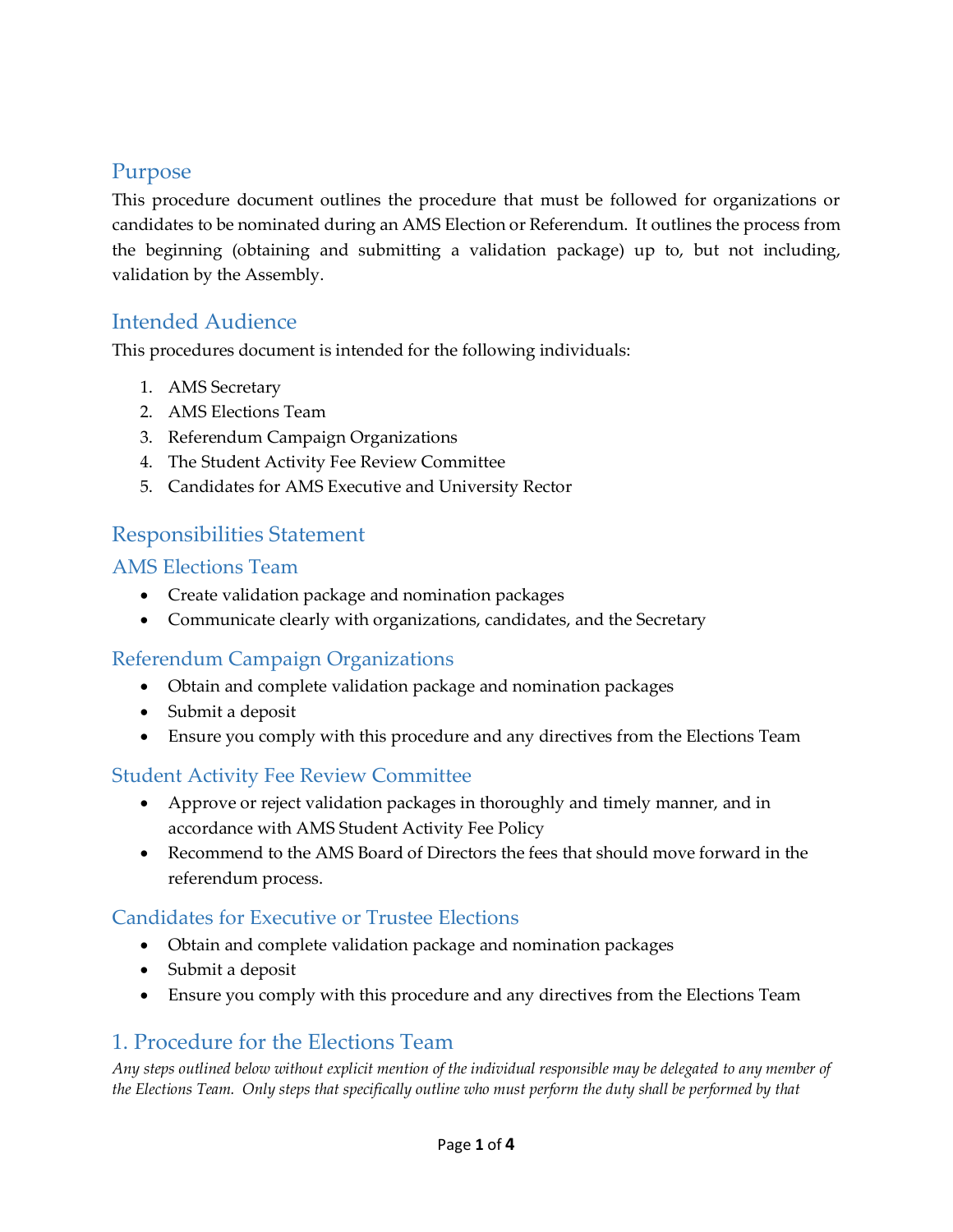#### *individual.*

#### <span id="page-3-0"></span>Referendum Validation and Nominations

- 1. Update the validation package template to be distributed to all persons interested in putting a question on an AMS Referendum ballot. Ensure that the formula for writing referenda questions is included (as seen in AMS Balloting Procedures) and room to provide the following information:
	- a. Contact information of the organization;
	- b. Why the campaign organization is seeking a fee;
	- c. 300 word description of the organization seeking a fee and the specific purpose of said fee;
	- d. Financial report and budgeting information;
	- e. Why did the group pick the fee amount stated;
	- f. Date of establishment of the group;
	- g. Efforts to ensure long-term sustainability of the organization;
	- h. Any opportunities or initiatives that the club has used previous student fees for.
	- i. A budget template
- 2. Inform persons aiming to submit a student fee question that they must submit a validation package to the AMS Secretary by the dates outlined in AMS Policy.
- 3. Inform campaign organizations submitting a non-fee question that they must comply with the requirements in AMS Policy and must submit a validation package detailing the exact wording of the question, contact information for the campaign organization, and a 300 word statement in support of their position.
- 4. The Secretary will inform the CEO of the groups seeking a fee question that have been approved. The Secretary will directly inform any groups that have been denied a fee.
- 5. The CEO will e-mail the groups that have been approved and inform them of next-steps (e.g. picking up a nomination package and All Candidates Meeting).
- 6. Prepare a nominations package for campaign organizations that have had their validation package approved. Include the following in the nomination package:
	- a. AMS Policy and Procedures on Referenda;
	- b. Relevant sections of the AMS Constitution;
	- c. Dates of the Referendum set by Assembly
	- d. AMS Elections Team Contact information;
	- e. A Nomination Form signature sheet and the number of signatures required
	- f. A campaign expense form
	- g. Any other rules or information deemed pertinent by the Elections Team.
- 7. Make the nomination package available at the AMS Front Desk and inform the Front Desk Representatives of their duties for distribution. Remind them that no group may pick up a nomination package without submitting their deposit and signing the waiver.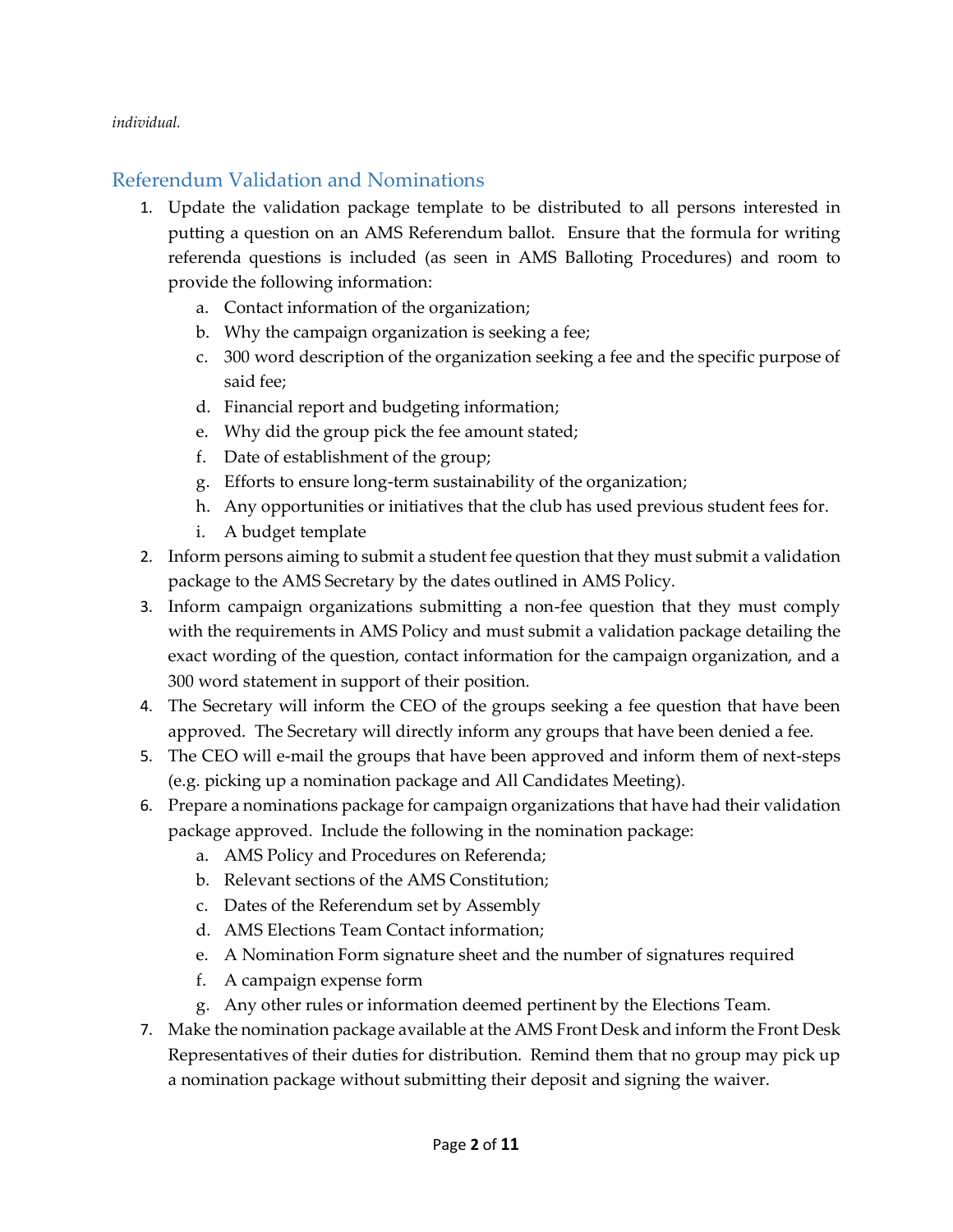- 8. Inform campaign organizations that have been approved that they must pick-up a nomination package, and of their requirement (if applicable) to collect signatures for nomination. Inform them also of the deadlines set out in AMS Policy.
- 9. Count signatures for establishing or increasing fees and verify their legitimacy against the master AMS Student List.
- 10. The CEO will inform the Secretary of all campaign organizations that met or failed to meet their signature requirement, so that the Secretary may include them on the Assembly Agenda.
- 11. The CEO will inform campaign organizations of their success or failure in meeting the signature requirement and of their obligation to attend the next AMS Assembly to have their question formally ratified.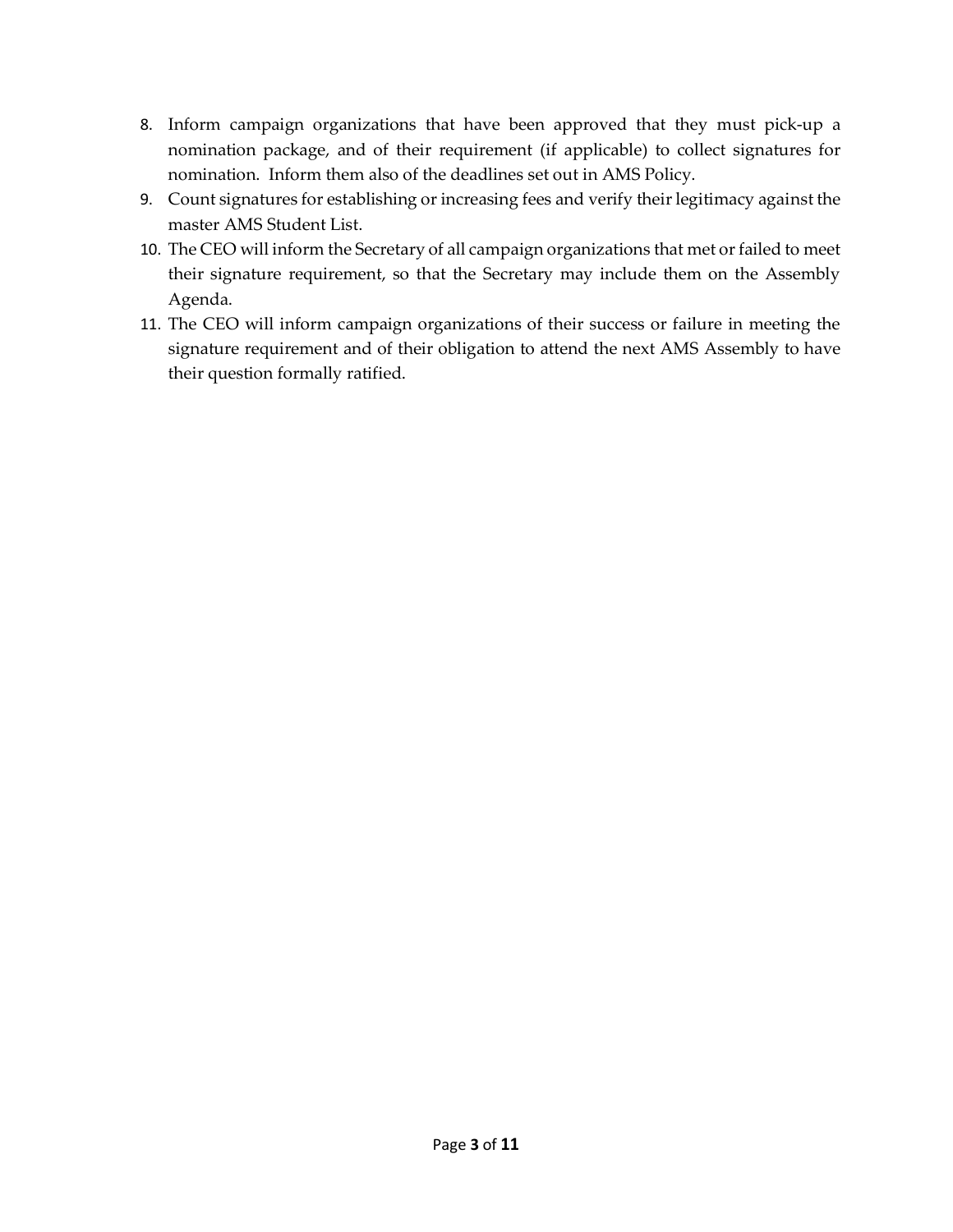<span id="page-5-0"></span>Create validation package template

Distribute validation packages and inform groups of necessary deadlines

Prepare and make available the Nomination Package

Collect nomination packages, verify that they are complete, and count signatures

Inform Secretary and Campaign Organizations whether or not they met the Nomination Requirements

#### <span id="page-5-1"></span>Society Elections Nominations

- 1. Prepare a nominations package for candidates. Include the following in the nomination package:
	- a. AMS Policy and Procedures on Elections;
	- b. Relevant sections of the AMS Constitution;
	- c. Dates of the Election set by Assembly
	- d. AMS Elections Team Contact information;
	- e. A Nomination Form signature sheet and the number of signatures required
	- f. A campaign expense form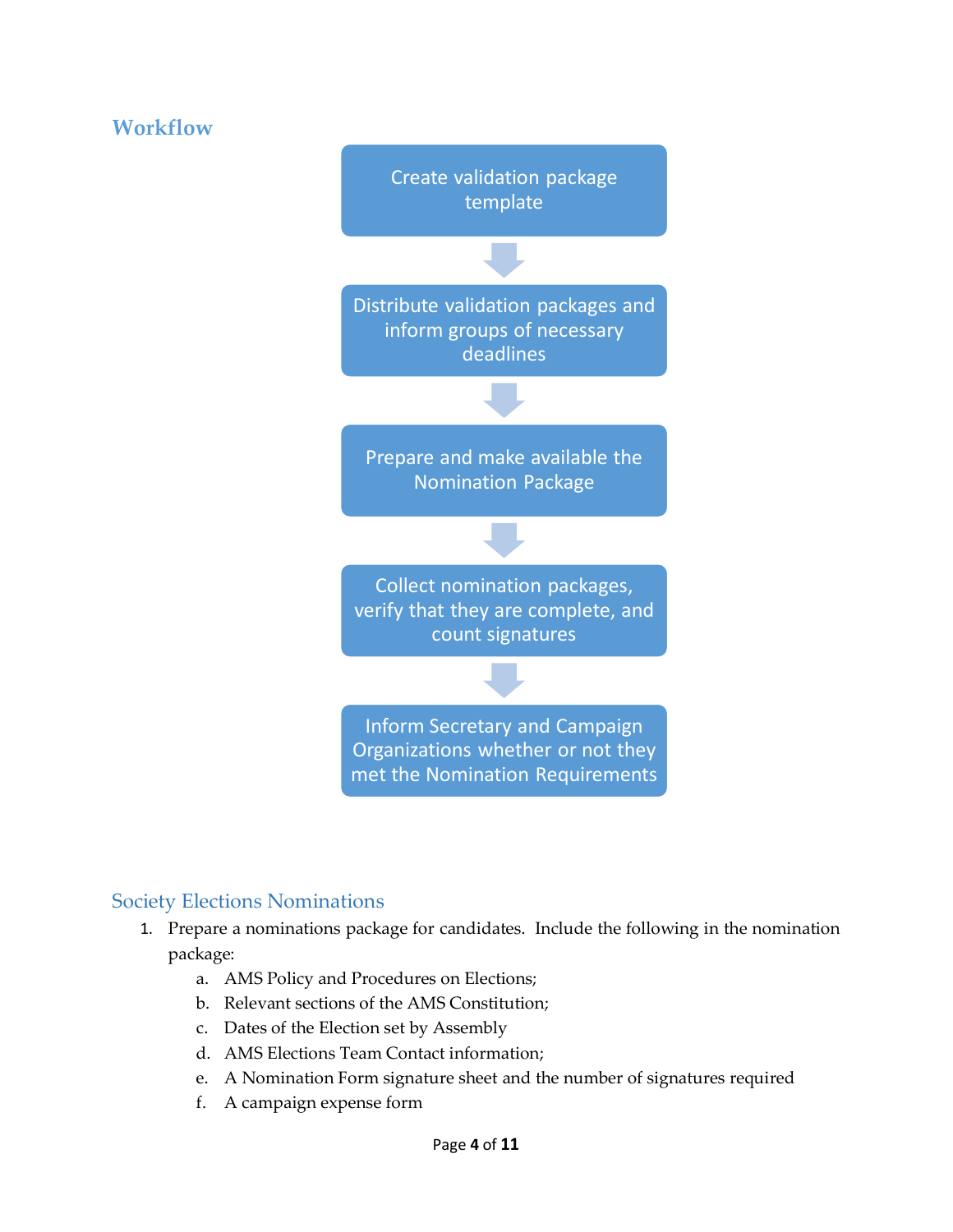- g. Any other rules or information deemed pertinent by the Elections Team.
- 2. Make the nomination package available at the AMS Front Desk and inform the Front Desk Representatives of their duties for distribution. Remind them that no candidate may pick up a nomination package without submitting their deposit and signing the waiver.
- 3. Inform candidates that they must pick-up a nomination package, and of their requirement (or lack thereof in the case of Triennial Review groups) to collect signatures for nomination. Inform them also of the deadlines set out in AMS Policy.
- 4. Count signatures for establishing or increasing fees and verify their legitimacy against the master AMS Student List.
- 5. Inform the Secretary of all candidates that met or failed to meet their signature requirement, so that the Secretary may include them on the Assembly Agenda.
- <span id="page-6-0"></span>6. Inform campaign organizations of their success or failure in meeting the signature requirement and of their obligation to attend the next AMS Assembly to have their presence on the ballot formally ratified.



## <span id="page-6-1"></span>2. Procedure for Referendum Campaign Organizations

#### <span id="page-6-2"></span>Fee Questions

- 1. Obtain a validation package template from the Elections Team and complete it well in advance of the final deadline for submission. Include the following information in the package:
	- a. Contact information of your organization;
	- b. Your referendum question;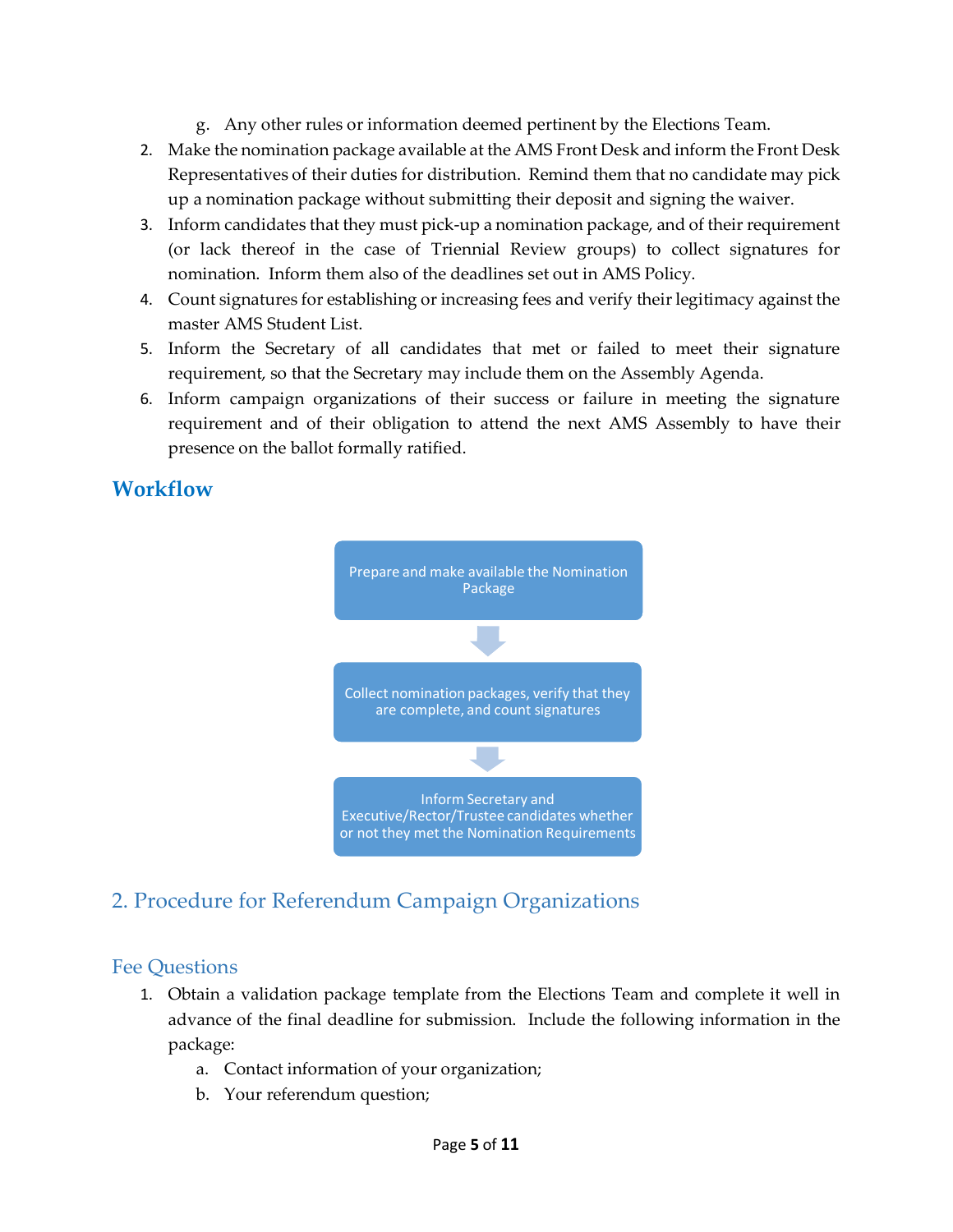- c. Why your organization is seeking a fee;
- d. 300 word description of your and the specific purpose of said fee;
- e. Financial information: actuals from the previous year and a budget for the upcoming year;
- f. Why did your organization pick the fee amount stated;
- g. Date of establishment of the organization;
- h. Efforts to ensure long-term sustainability of the organization;
- i. Any opportunities or initiatives that the organization has used previous student fees for.
- 2. Submit the validation package to the AMS Secretary. It will be reviewed by the Student Activity Fee Review Committee.
	- a. The committee will contact you if edits are required to your package. You have 48 hours from the time of contact to re-submit your package.
- 3. If validation package is approved, attend the All-Candidates Meeting, hosted by the Elections Team.
- 4. Obtain a nomination package from the AMS Front Desk. Sign the waiver ensuring that you take responsibility for the contents of the nomination package and submit a \$20 deposit in the form of a post-dated cheque.
- 5. Collect signatures from AMS Members. This applies to all groups either establishing or increasing fees. Triennial Review organizations not increasing their fee do not need to do this step.
- 6. Submit a completed nomination package, including all requisite signatures, by the deadline stipulated by the Elections Team and AMS Policy.
- 7. Attend AMS Assembly to have your question formally placed on the ballot. Triennial Review organizations do not need to do this step.

#### <span id="page-7-0"></span>Non-Fee Questions

- 1. Read the AMS Elections and Referenda Policy Manual. Verify that you are eligible to place a non-fee question on the AMS Ballot.
- 2. Obtain a validation package template from the Elections Team. Include the following information in your package: Exact wording of the question, contact information for the campaign organization, 300 word statement in support of your position.
- 3. Submit Validation Package by requested deadline to the AMS Front Desk.
- 4. If validation package is approved, attend the All-Candidates Meeting, hosted by the Elections Team.
- 5. If approved, obtain a nomination package from the AMS Front Desk. Sign the waiver ensuring that you take responsibility for the contents of the nomination package and submit a \$20 deposit in the form of a post-dated cheque.
- 6. Collect signatures from AMS Members.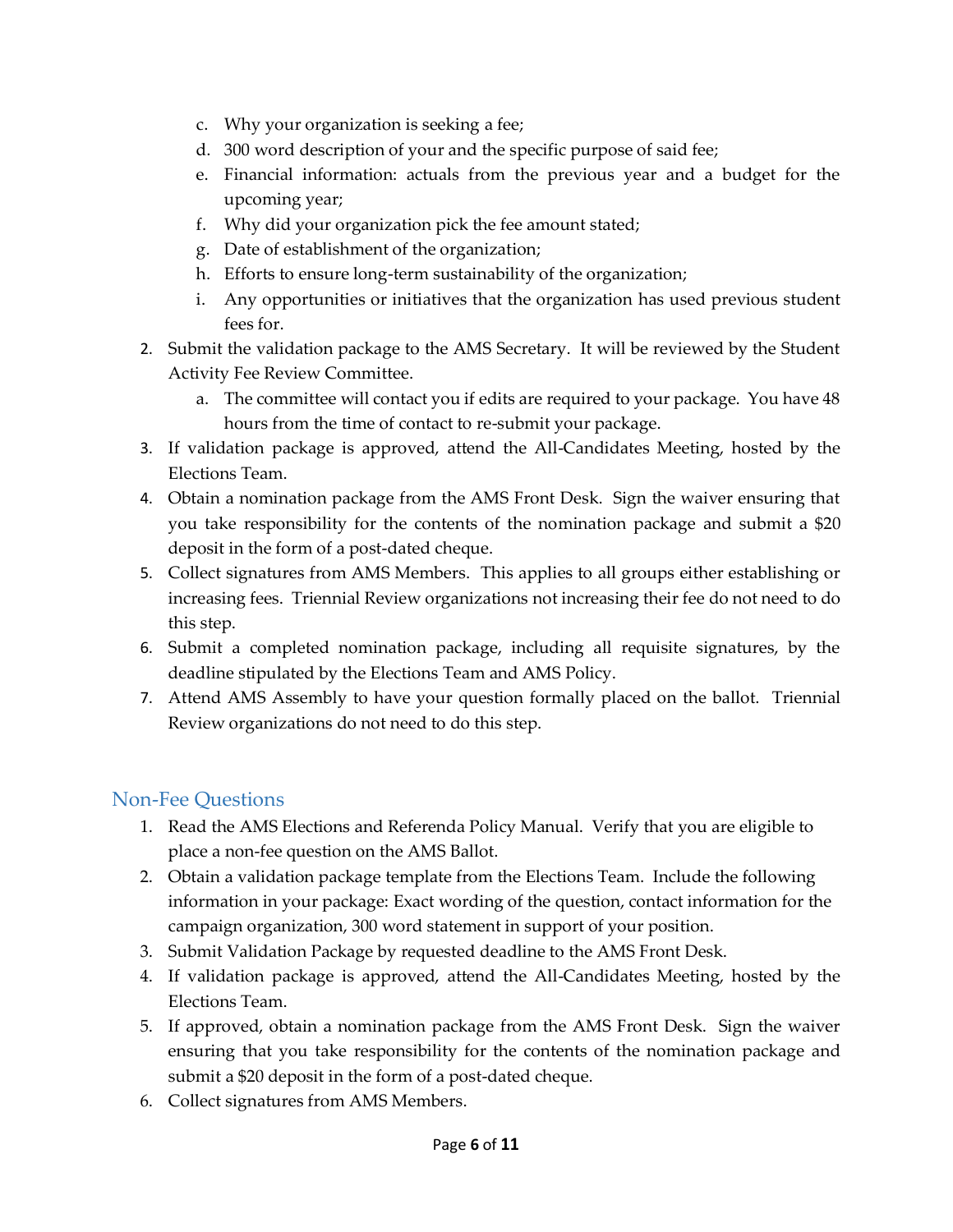- 7. Submit a completed nomination package, including all requisite signatures, by the deadline stipulated by the Elections Team and AMS Policy.
- 8. Attend AMS Assembly to have your question formally ratified.

#### <span id="page-8-0"></span>Plebiscite Questions

- 1. Read AMS Elections and Referenda Policy. Verify that you are eligible to place a plebiscite question on the AMS Ballot.
- 2. Obtain a validation package template from the AMS Elections Team. Include the exact wording of the question and contact information of the individual placing the question on the ballot.
- 3. If validation package is approved by the CEO, attend the All-Candidates Meeting, hosted by the Elections Team.
- 4. If approved, obtain a nomination package from the AMS Front Desk. Sign the waiver ensuring that you take responsibility for the contents of the nomination package and submit a \$20 deposit in the form of a post-dated cheque.
- 5. Collect signatures from AMS Members.
- 6. Submit a completed nomination package, including all requisite signatures, by the deadline stipulated by the Elections Team and AMS Policy.
- 7. Attend AMS Assembly to have your question formally ratified.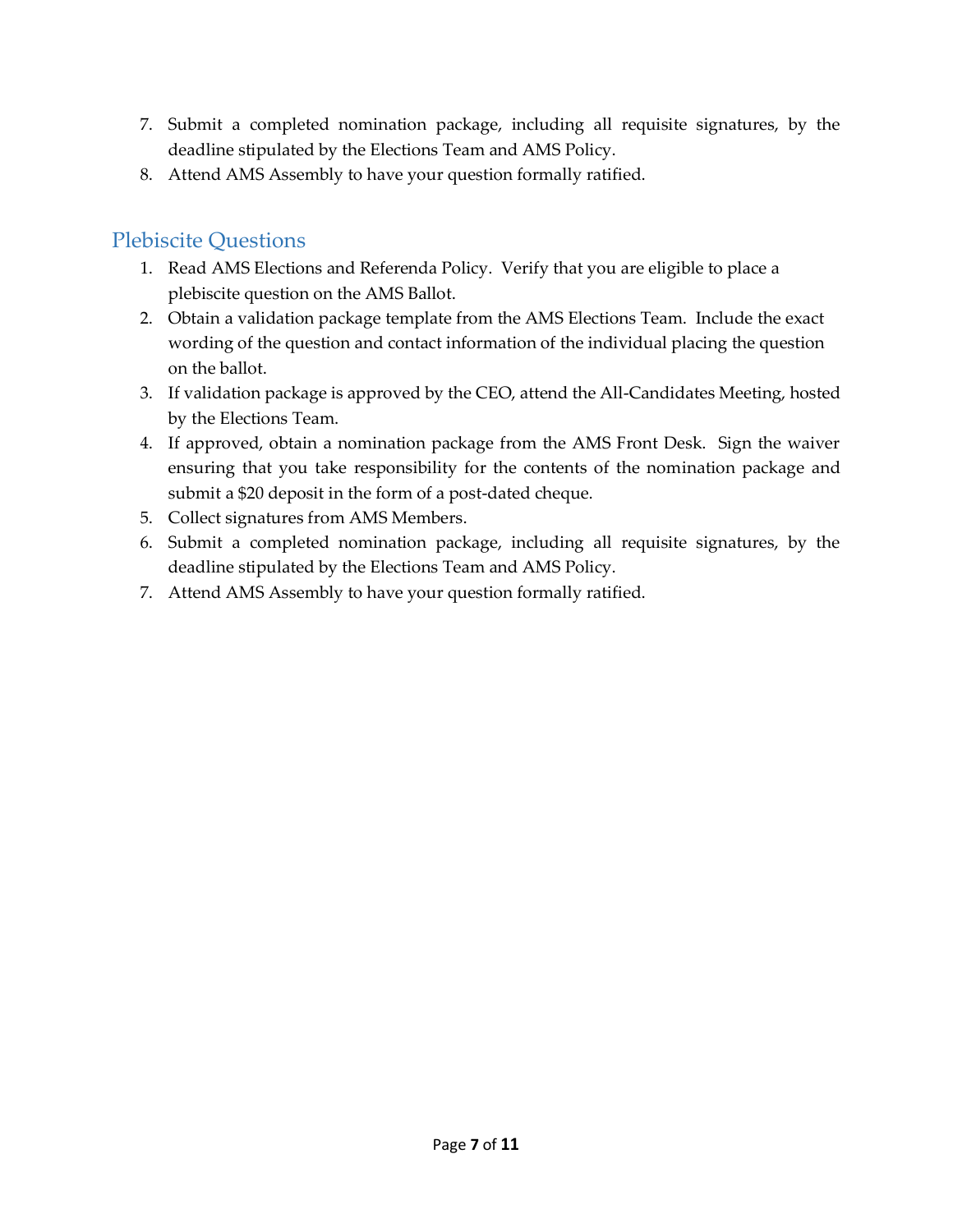<span id="page-9-0"></span>

## <span id="page-9-1"></span>3. Procedure for the Student Activity Fee Review Committee

- 1. Receive Validation Packages from the AMS Secretary immediately after their deadline for submission ( through a OneDrive folder).
- 2. Set a date for the committee to meet. Each individual on the committee should review all validation packages prior to the committee meeting.
- 3. Review validation packages during the committee meeting to ensure that they meet the following criteria:
	- a. The validation package is complete in its entirety
	- b. Compliance with Society policy on Student Activity Fees
	- c. The fee amount is appropriate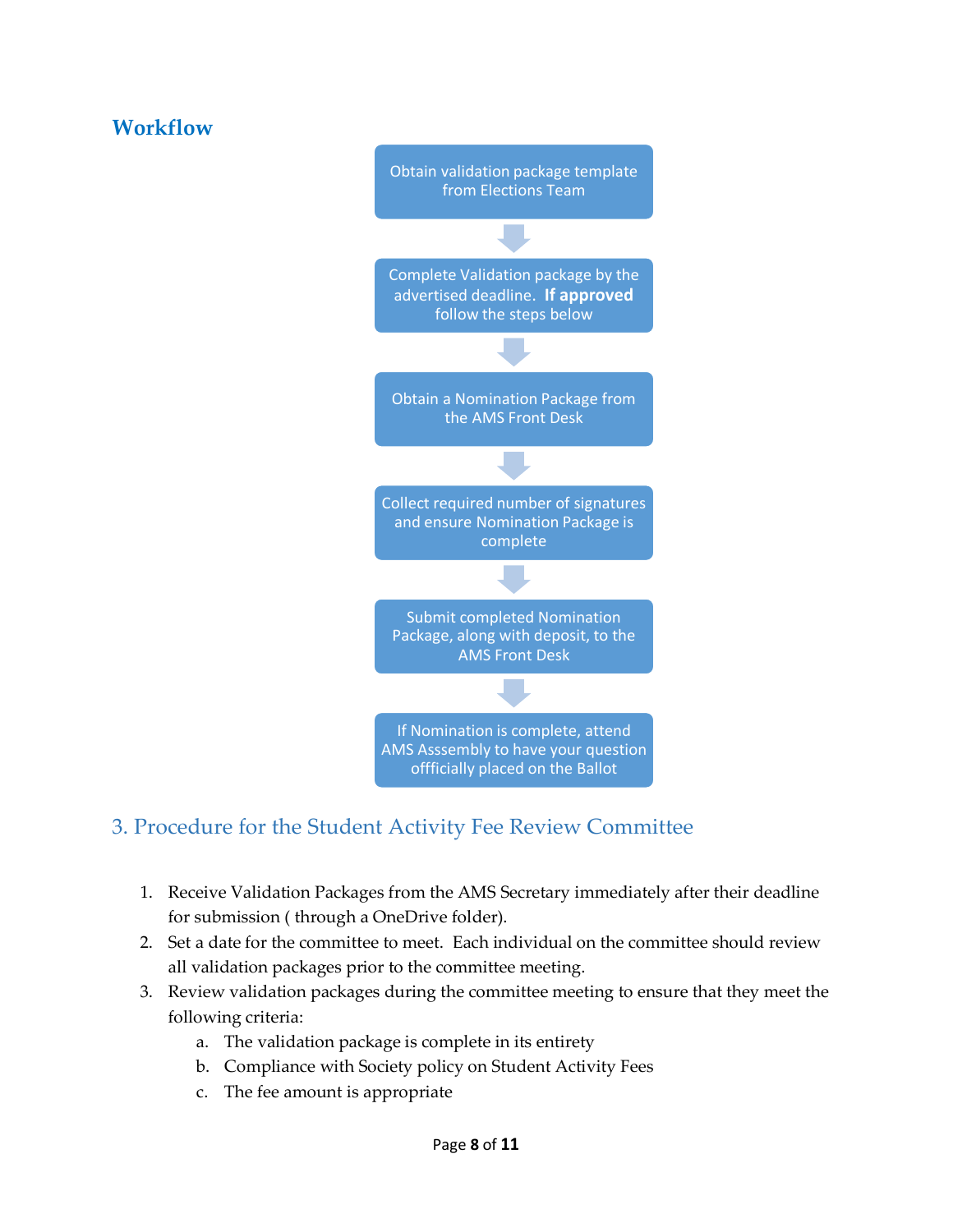- 4. Vote on approval or rejection of each validation package individually.
- 5. If a validation package is rejected, the Secretary will e-mail the referendum organization responsible for the validation package.
- 6. The committee can allow rejected packages to resubmit their package (within 48 hours of being notified) to correct minor errors, by a 2/3 majority vote.
- 7. Review any re-submitted packages to make a final decision
- <span id="page-10-0"></span>8. Recommend to the Board of Directors that the approved fees should move forward to referendum

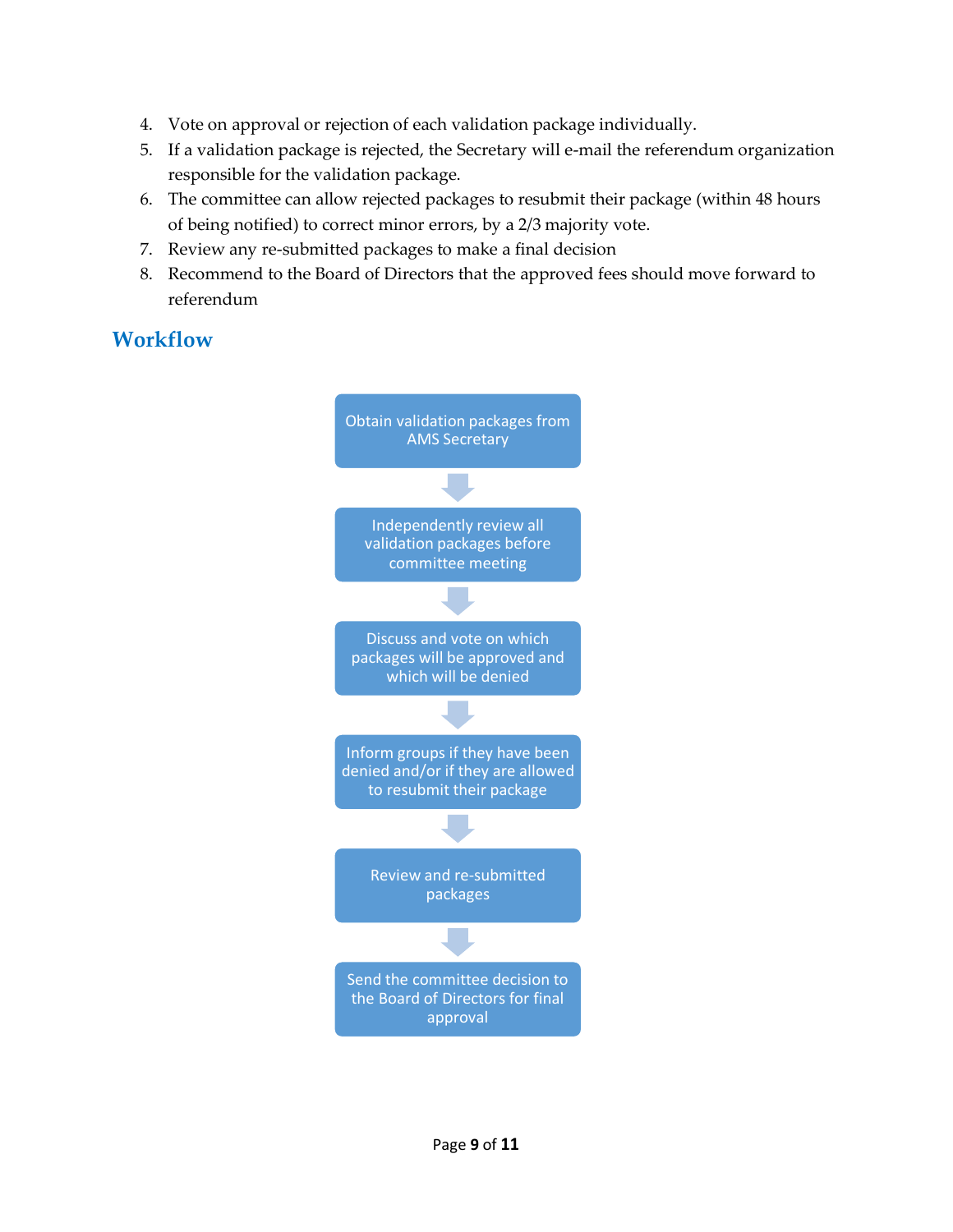## <span id="page-11-0"></span>4. Procedure for AMS Executive and Undergraduate Trustee Candidates

- 1. Attend an All-Candidates Meeting and make sure that you understand any relevant deadlines and timelines.
- 2. Obtain a nomination package from the AMS Front Desk. Sign the waiver ensuring that you take responsibility for the contents of the nomination package and submit a \$100 deposit in the form of a post-dated cheque.
- 3. Collect the requisite number of signatures from AMS Members.
- 4. Submit a completed nomination package by the deadlines stipulated by AMS Policy and the Elections Team.
- 5. Wait for e-mail from the Elections Team indicating that you have either met or failed to meet the nomination requirements.
- 6. If you have met the nomination requirements, attend AMS Assembly to have your presence on the ballot formally ratified.

#### <span id="page-11-1"></span>**Workflow**